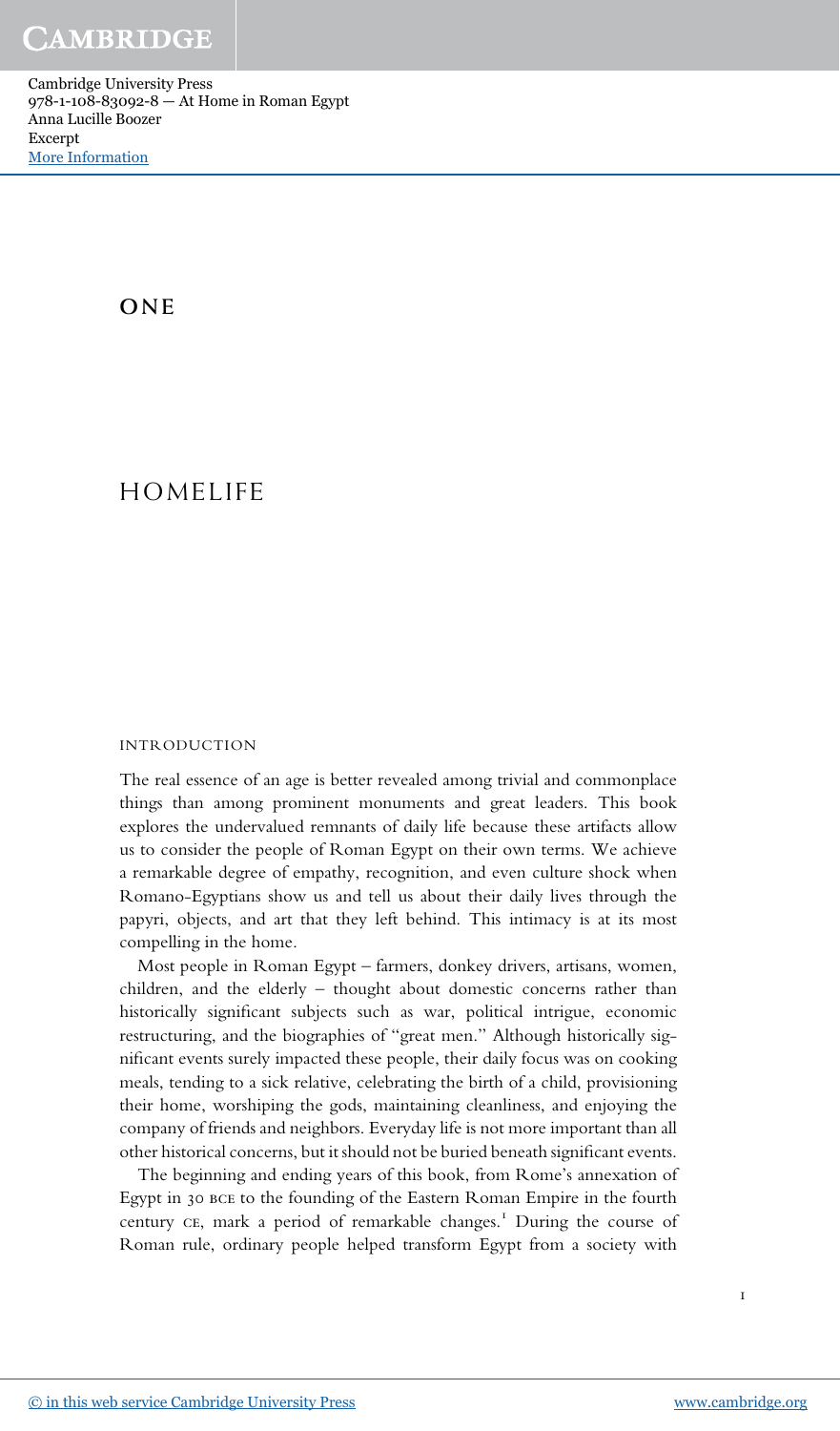Cambridge University Press 978-1-108-83092-8 — At Home in Roman Egypt Anna Lucille Boozer Excerpt [More Information](www.cambridge.org/9781108830928)

## 2 AT HOME IN ROMAN EGYPT

many hallmarks of the pharaonic era to one that survived the overhaul of these same traditions. The population grew rapidly under Roman rule; until the modern era, there were more people living in Egypt during this period than any other. This enlarged demographic expanded the territorial limits of their society by establishing extensive trade and agricultural networks on the fringes of Egypt. During the third century, these same people also began to embrace a new religion – Christianity – which, by the fourth century, impacted health care, dress, the role of women, and the treatment of the dead.<sup>2</sup> Amid all these changes, many of the old traditions remained firmly in place. Worklife still pulsed with the swelling of the Nile, and domestic religion changed slowly, even after the advent of Christianity. By paying close attention to the differences that we find among surviving traces of homelife, we can listen and watch as people from the past slowly but surely made the changes that historians describe as large social, religious, and economic shifts.

I have two major goals for this book: one descriptive and the other interpretive. One major concern of the book is to evoke the textures of homelife through the words, objects, and visual culture that the people of Roman Egypt themselves produced. Roman Egypt is well suited to answer this descriptive goal because it preserves more evidence of homelife than anywhere else in the ancient world, a remarkable state of affairs made possible by the unique preservation conditions found in Egypt's hyperarid environment. By joining this evidence and allowing the people of Roman Egypt to speak for themselves, this book exposes a range of ancient voices.

For example, personal experiences within Roman Egypt differed depending on one's gender, age, ethnicity, social class, and so on.<sup>3</sup> One Oxyrhynchite Greek gives voice to prejudices that may have been common among his social group:

Please send me a policeman with a warrant against Lastas... . He has afforded me considerable violence. Don't forget! You know how Egyptians are.<sup>4</sup>

That parting remark denigrating Egyptians betrays one of many social divisions once present in Roman Egypt. While ethnic stereotyping does not seem to be common in the papyrological record, the writer clearly expected his reader to understand and empathize with his negative characterization of Egyptians. Scholars of the ancient world have come to expect such discord but are challenged to uncover evidence of it. Roman Egypt, thanks to its dry climate, offers us rich source material for studying social divisions at an unprecedented level of detail. Our other source material, which we will encounter later in this chapter, provides equally vivid testimony of homelife in Roman Egypt.

The second goal for this book is an interpretive one; I aim to find and demonstrate how ordinary people contributed to the historical changes that can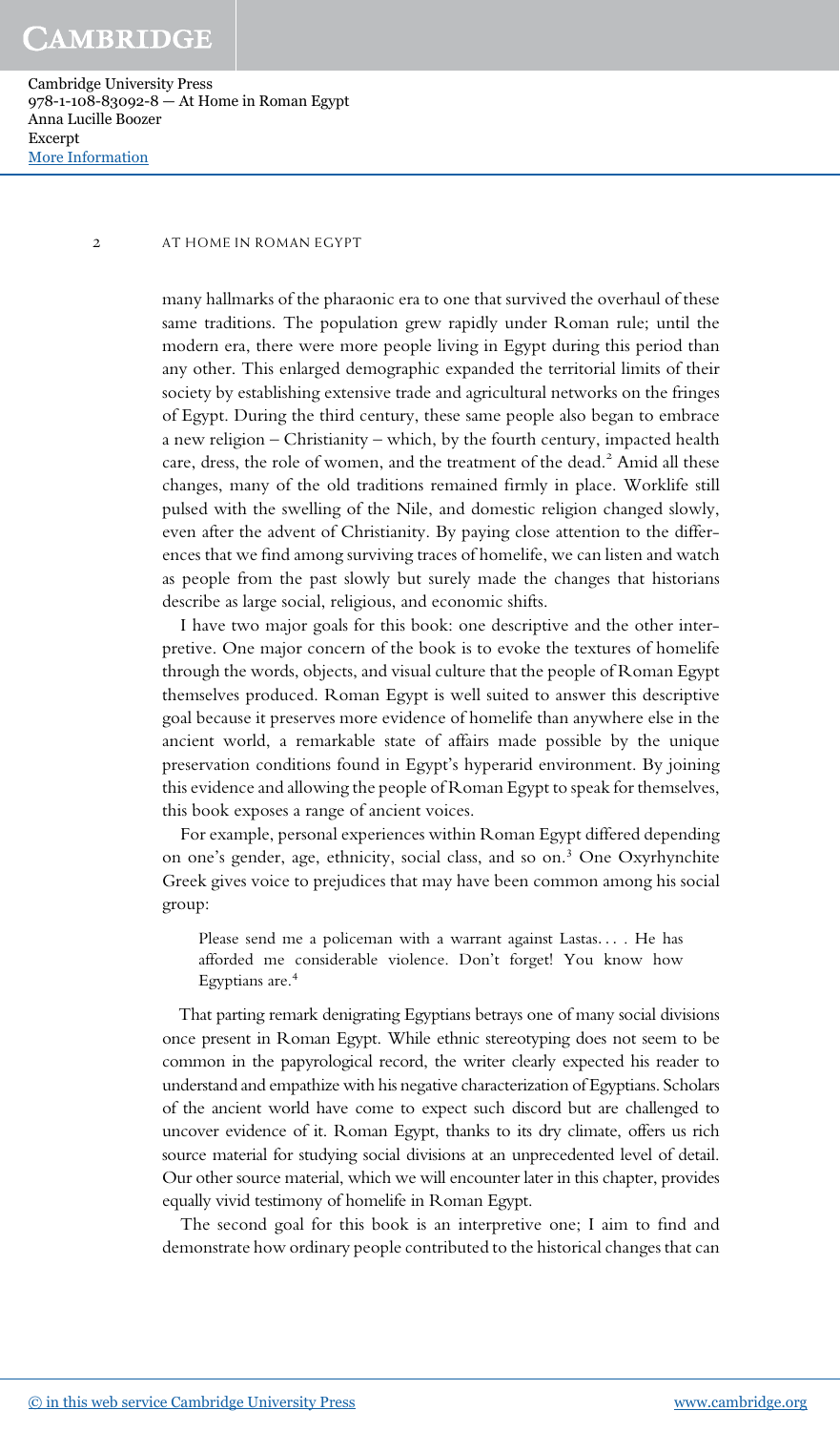Cambridge University Press 978-1-108-83092-8 — At Home in Roman Egypt Anna Lucille Boozer Excerpt [More Information](www.cambridge.org/9781108830928)

HOMELIFE 3

be defined as broad themes, such as the demographic, religious, and cultural changes that are visible on the large scale. This interpretive goal brings the evidence from Roman Egypt to bear on how we consider social changes to develop in any society.

Take weaving, for example, a traditional female craft common in Egyptian, Greek, and Roman societies. In Trimithis House B2, I found evidence that women wove both linen and cotton.<sup>5</sup> Linen had an ancient pedigree, with a long history of use in Egypt. But cotton was a relative newcomer, having been introduced from Sudan to this area of Egypt sometime during the second century ce. <sup>6</sup> And although Egypt's Roman rulers did invest heavily in agriculture, it was local enthusiasm – not imperial demand – that brought the fiber to local looms. Cotton's path to its current global dominance can thus be traced to the humble courtyard of a Romano-Egyptian home.

Only in the past few decades have scholars begun to acknowledge the active role of ordinary people in shaping history. Before the 1970s, most social theorists described human behavior as formed, constrained, and ordered by socioeconomic *structures*, such as capitalism, colonialism, and racism.<sup>7</sup> Others, such as the sociologist Erving Goffman, set aside broad structural formations to focus closely on interactions between individuals. $^8$  In this way, an opposition arose between the scholarship that prioritized structure and that which focused on an empowered individual, otherwise known as an agent; the so-called structure/agent dichotomy.

In the late 1970s, scholars began to try to overcome this dichotomy. Pierre Bourdieu, a French theorist, developed the concept of a deeply internalized habitus to describe how socially and bodily ingrained attitudes, mannerisms, and skills shape how agents perceive and act on the world around them.<sup>9</sup> Shortly thereafter, more anthropologists began to explore the relationship between agents "on the ground" and overarching structures, arguing that the two held a dialectical relationship rather than an oppositional one.<sup>10</sup> In other words, these theorists suggested that agents could transform – through their everyday practices – the structures that constrained them. This body of scholarship, called practice theory, showed how ordinary people, as a collective, could be a force in history instead of merely the objects of history.<sup>11</sup> As studies of ordinary people have become more common, scholars have shown how they have contributed to historical transformations from a range of societies.<sup>12</sup>

Theodore Schatzki's contributions to practice theory in particular have influenced my own perspectives on social change. In his later work, Schatzki embraced an explicitly material-based account of change, rooting the "character and transformation of social life" in the sites where it takes place.<sup>13</sup> Change occurs according to the constantly evolving arrangement of orders (e.g., people, portable objects, architecture) and practices (e.g., activities) within what Schatzki called sites of the social (the spatial context).<sup>14</sup>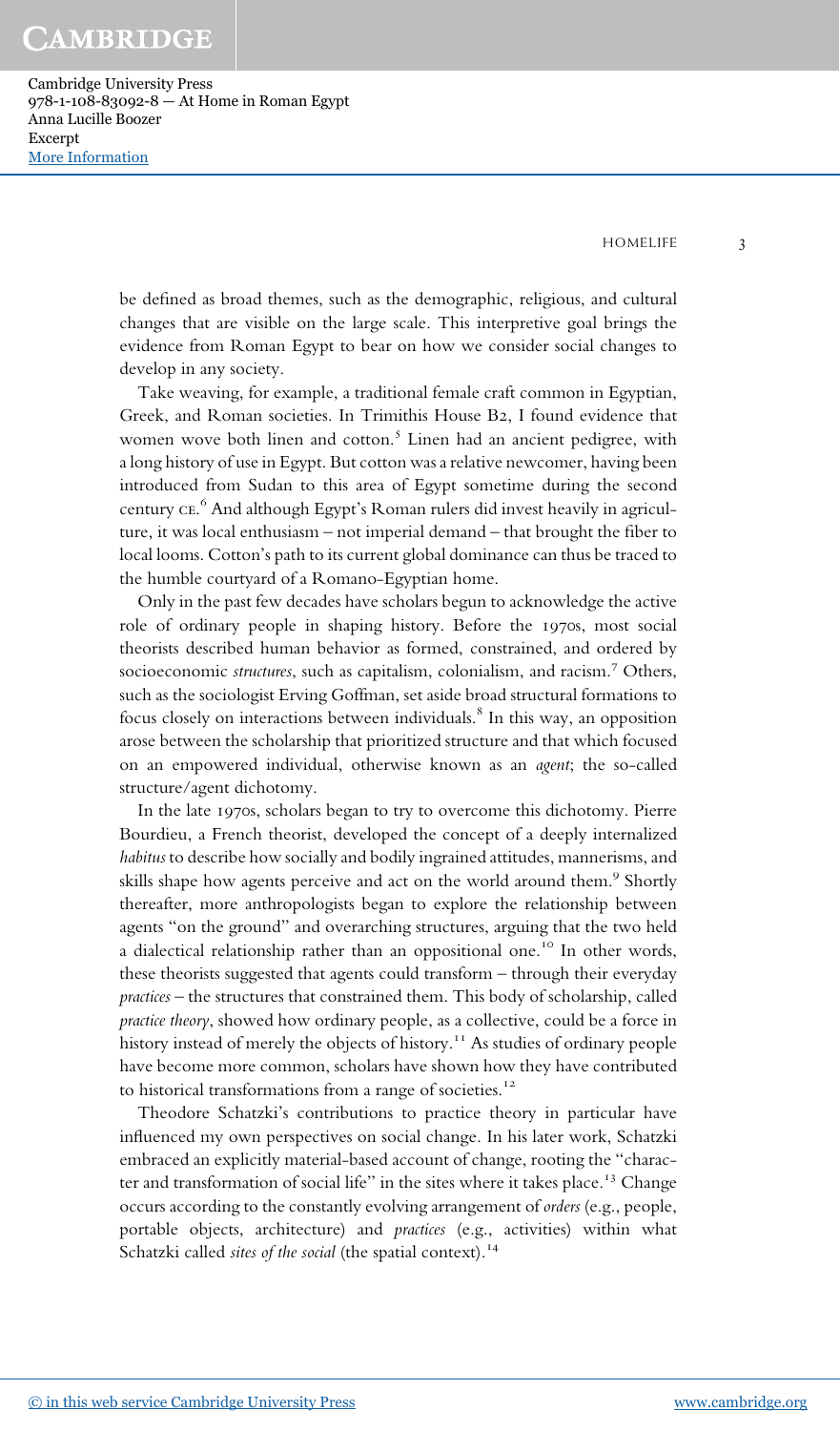Cambridge University Press 978-1-108-83092-8 — At Home in Roman Egypt Anna Lucille Boozer Excerpt [More Information](www.cambridge.org/9781108830928)

#### 4 AT HOME IN ROMAN EGYPT

Within this book, I draw selectively from these theoretical advances to explore how the entanglement between households and structures created social change.<sup>15</sup> Although I avoid cumbersome theoretical terminology throughout this book, I use the terms *participants* to designate human and nonhuman entities, and *practice* to describe the embodied activities of social agents. My prose should make sense with or without considering or even accepting its philosophical underpinnings.

It is not always easy or advisable to draw firm lines around social contexts. This book sharpens its focus on the home and the mundane participants and practices within it because the household is the smallest accessible social unit in Roman Egypt. Occasionally, I reach beyond the walls of the house to follow participants and practices to other contexts, such as the temple and the tomb, to understand them better within the domestic setting. Scholars rarely connect these arenas. But without such connection, a vital, unified dimension of antiquity risks being fractured by synthetic – and often false – divisions.

Although I am sometimes forced to take a synchronic approach to my study of the home, I describe diachronic developments whenever the data permit it. History is not only about the past and sequential steps of change. It can also be about the persistence of patterns over long periods of time, or about situating and analyzing the participants and practices that come into clear focus within a single physical space.<sup>16</sup> Ultimately, I argue that the home is an important locus not only for understanding social life in Roman Egypt, but also for exploring social change more broadly. Since Roman Egypt preserved more substantive data on homelife than any other society prior to the modern era, it offers us an opportunity to explore the bedrock foundations of ordinary people as agents in historical change.

#### HOUSES AND HOUSEHOLDS

A house is a physical structure that serves as a home. Houses in Roman Egypt ranged from simple, single-room shacks of straw and reeds to complex, sprawling structures of stone and brick. Roofs were simple, non–load-bearing screens or load-bearing structures of wood beams or solid mud-brick vaulted construction. Lockable doors secured nearly all these houses as protection for both people and possessions (Figure 1.3, items 6 and 10).<sup>17</sup> Most windows were small and located immediately beneath the ceiling, serving only to supply light and air.<sup>18</sup> Some houses had cellars, and most had usable rooftop space. Exterior courtyards filled with small animals, storage structures, stables, dovecotes, chicken coops, waterpot stands, bread ovens, and hearths extended the houses' living and work spaces.

Unlike the houses of modern Western cultures, these ancient dwellings rarely had rooms set aside for a specific purpose; each room changed its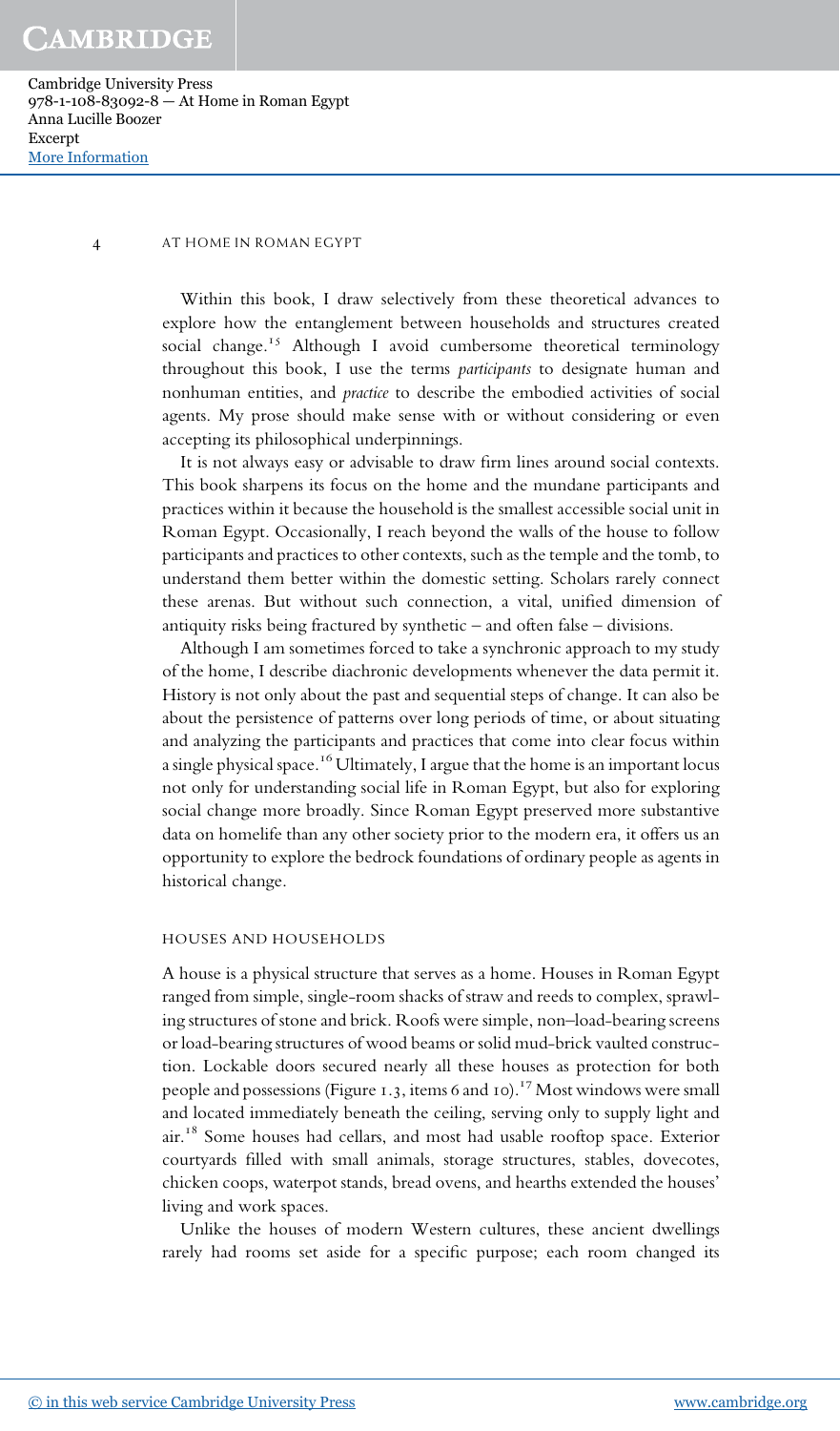Cambridge University Press 978-1-108-83092-8 — At Home in Roman Egypt Anna Lucille Boozer Excerpt [More Information](www.cambridge.org/9781108830928)

HOMELIFE 5

function during the course of the day according to the occupants' needs. Cooking could take place either inside or outside, often in the presence of animals such as chickens and pigs.

The social unit that lives within a house is called a household. The households that we will meet included family members, servants, slaves, apprentices, renters, and any other people who lived within the same house.<sup>19</sup> In other words, households were not nuclear families.<sup>20</sup> They were familial, social, and business relationships that take place within a single house. Because they arose out of marriage ties, blood relationships, friendships, and economic happenstance, household arrangements could be complex. Egypt's papyri preserve some examples of the convoluted domestic arrangements that could arise:

I, [Hermas], son of Ptolemaios, acknowledge that I have received from Tapekysis the three hundred [drachmai] in silver in cash and in place of the interest I shall agree that she shall [live in] the aforesaid house for so long as I may owe it, [and ...], and I shall guarantee (it) with every guarantee and shall deliver it free from [...], and (whenever I shall repay the money), if it shall appear that she has undergone any expense, I shall repay it as stated above.<sup>21</sup>

In this loan agreement, the lender, Tapekysis, waved the right to receive interest on her loan to Hermas, and in return, he granted her the right to reside in his house. The agreement also allowed Tapekysis to rent space in the house to other people, which may suggest that Hermas was not actually living in the space himself.<sup>22</sup> Although we cannot fully understand the context of this loan agreement, it reminds us that the physical house was not simply a vessel for families.<sup>23</sup> Indeed, contracts and wills suggest that there was a "flexible and mobile" residence pattern, in which people moved in and out of rooms and houses in response to changing economic and social circumstances.<sup>24</sup>

In addition to serving as a residence, Romano-Egyptian houses were the center of worklife, with businesses, craft production, and domestic labor filling their walls. Life and death resided together in houses; women gave birth, and most people took their last breath at home. The personal significance of such events ensured that even a short residence within a particular house might enfold that space with strong emotional memories.<sup>25</sup> Even an individual's repetitive everyday practices in each house shaped their expectations for future homes. Together, these entangled practices and emotions made the home the primary locus of social life, whatever vantage we take on it.

Households not only had wide varieties of configurations and functions; they also changed over time.<sup>26</sup> The term *household life cycle* refers to the different transformations that a single household might go through over the years. It would be ideal if we could examine this cycle in its entirety – a household's foundation, periods of expansion and contraction, and dissolution. We are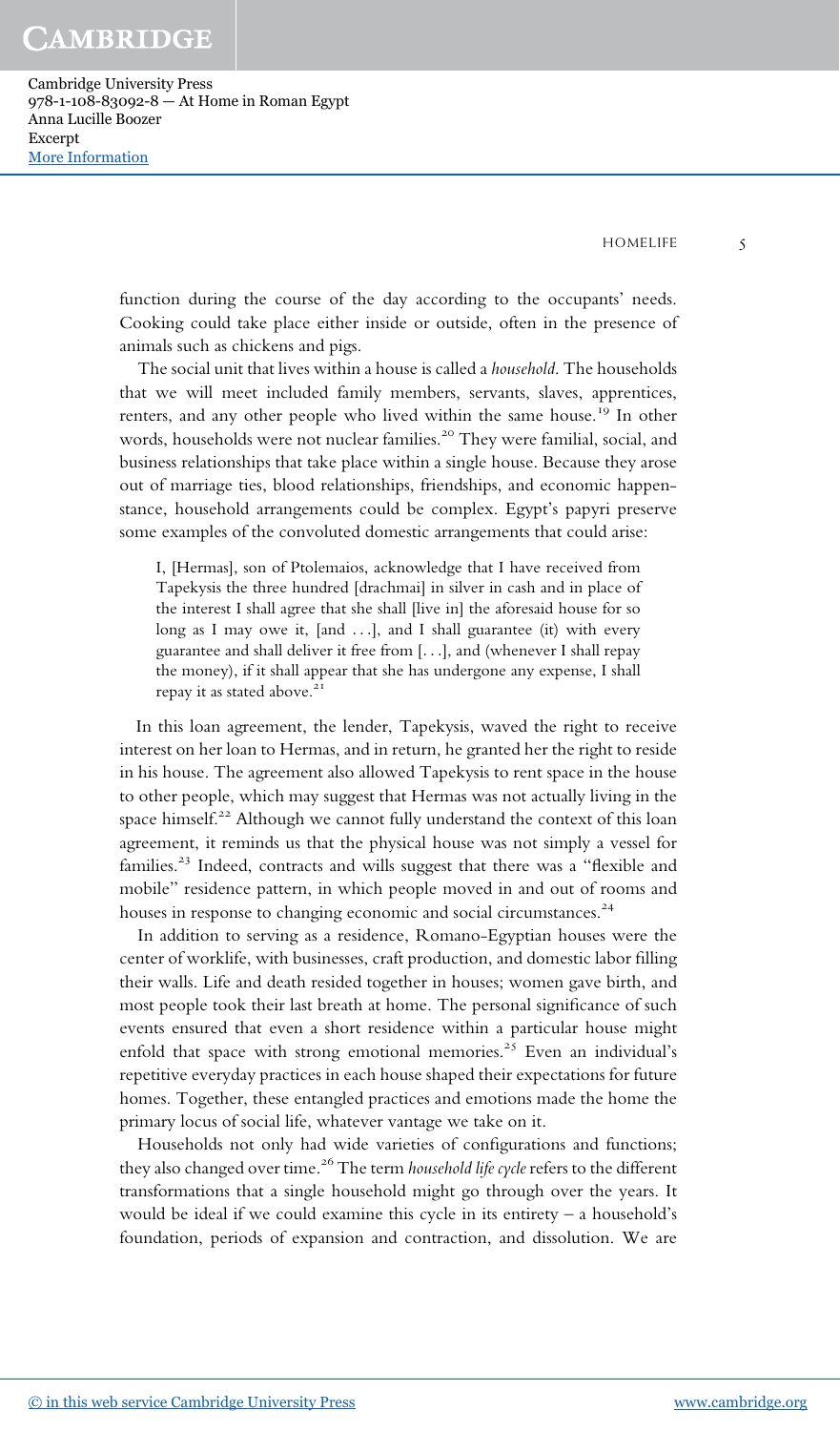Cambridge University Press 978-1-108-83092-8 — At Home in Roman Egypt Anna Lucille Boozer Excerpt [More Information](www.cambridge.org/9781108830928)

#### 6 AT HOME IN ROMAN EGYPT

rarely so lucky. Each household has its own cycle and duration of stages depending on the changing circumstances of individual household members.<sup>27</sup> The *life course* is the individual's unique life pattern. When conception and the afterlife are included in this approach, as they are here, the pattern is called an extended life course.

Although the individual life course and the household life cycle are distinct, they dovetail. Marriage, the birth of a child, the death of a spouse, and other life events impact both the individual and the household. The individual life course – including marriage patterns, child rearing, and old age – has grown as a vibrant area of research in recent years and informs my own method for exploring homelife.<sup>28</sup> Chapters 3 through 9 of this book tell the story of the Romano-Egyptian household from a life-course approach, drawing attention to the many variables that might shape an individual, a household, or even a generation. Chapters 2 through 9 each opens with a short vignette about two fictional individuals – Pamoun and Tabes – whose life courses we follow as they experience particular moments in their household's life cycle. This historical fiction helps make the experiences of Romano-Egyptian homelife more evocative.

While the individual is the social unit below the household, the neighborhood or village is the social unit above it.<sup>29</sup> Relationships among local households were central to people's lives, even if individuals were not linked by blood. Of course, in small villages – and even in cities – one's close neighbor was likely to also be a relative. Those who were not related might still be linked by firm social bonds or economic dealings. In Roman Egypt, a mosaic of kinship groups and close-knit relationships created a sense of community. Life among neighbors was personal. It could hardly be otherwise. Birth, old age, sickness, and death were as regular as the rising sun, and the needs of the most vulnerable – the orphaned, the abandoned, the disabled, and the elderly – were society's collective concern. Such social bonds created strength within the fragility of human life. Although neighborhood relationships are not the main focus of this book, I touch on them throughout, since they contribute to a full understanding of the Romano-Egyptian home.

## SOURCES

This book draws from three major categories of ancient material: textual, archaeological, and visual. Each type of evidence has distinct advantages and disadvantages. Historians may be able to reconstruct a family's genealogy from textual sources, but unless the source material provides remarkable detail, they will not know precisely where individual family members lived at particular points in time.<sup>30</sup> Meanwhile, while archaeologists cannot determine the biological and social relationships between occupants of a physical domestic space,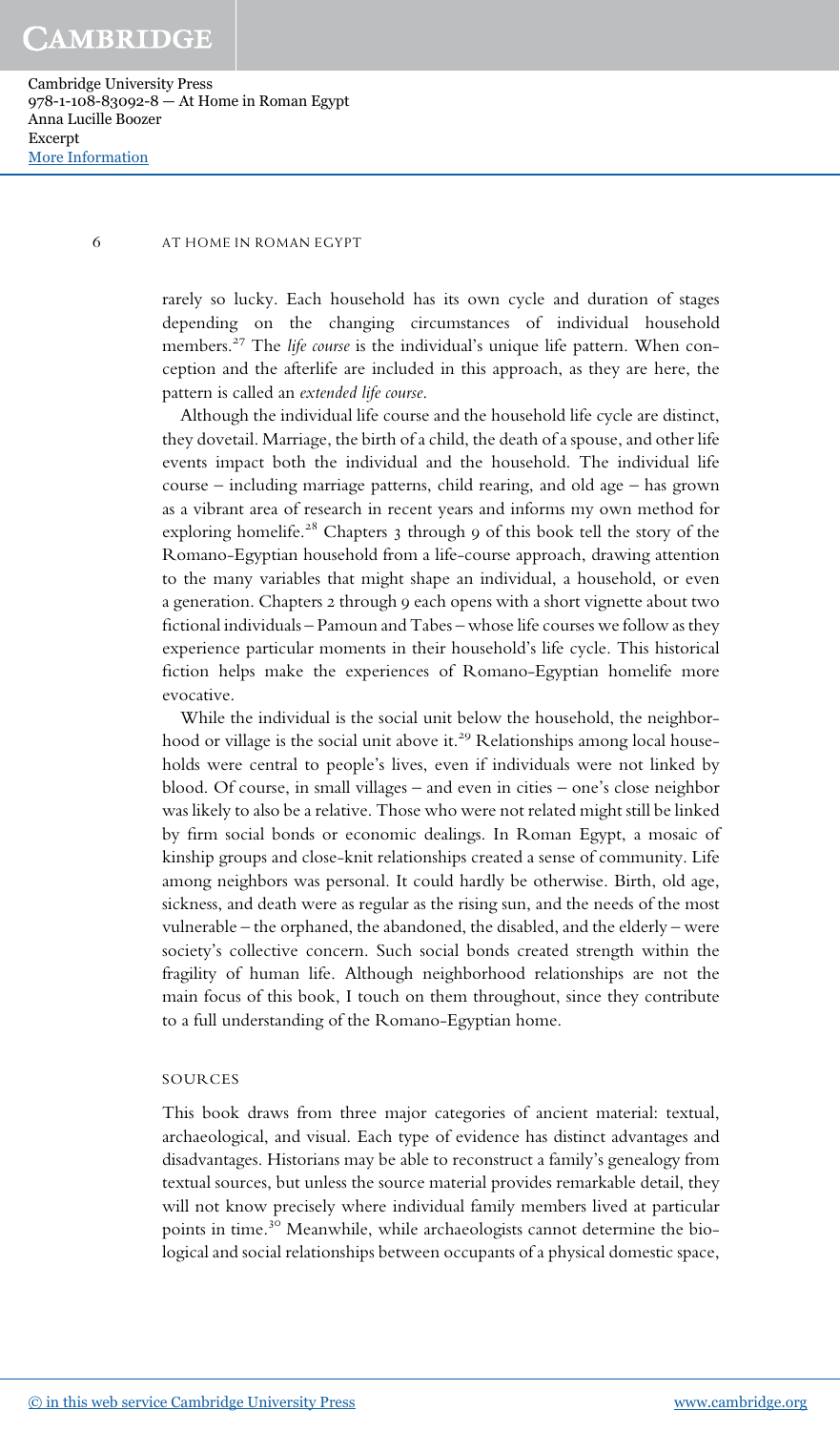Cambridge University Press 978-1-108-83092-8 — At Home in Roman Egypt Anna Lucille Boozer Excerpt [More Information](www.cambridge.org/9781108830928)

HOMELIFE 7

they can uncover people, places, and objects that no one chose to record in documents or images. Visual evidence provides evocative likenesses of past peoples, but social conventions dictated these same images, so we cannot appropriate them wholesale. Since there are significant gaps in our data, even when drawing together a range of sources, I bring in a fourth type of evidence: comparative data from other Roman provinces and ethnographic sources. These comparative data give us insights into past actions that have left no archaeological, textual, or visual trace in Roman Egypt. It is worthwhile exploring each of these source types in more detail.

## Textual Sources

Textual sources are central to studies of Romano-Egyptian homelife. This writing might be on monuments or metal (epigraphy), broken ceramics or stone (ostraka), or paper made from papyrus plants (papyri). Papyri in particular have provided us with an inimitable glimpse into homelife in Roman Egypt. An immense number of personal documents – shopping lists, wills, letters, writing exercises, and others – give us unprecedented insights into historical events, village happenings, and personal histories. These details let us see the changes of daily life in the language of those who lived them. We can also hear more intimate voices. Papyri allow us to overhear anxieties, pain, joy, and other emotions that come from people living their daily lives.

Listen as one Titianos, in a letter to his sister, describes the illness that plagues him and his household:

Titianos to his lady sister, greetings. Since I found someone who was coming up in your direction, I was encouraged to write to you what has happened to me. I was gripped for a long while by illness so that I couldn't even stagger. When my illness ceased, my eye suppurated and I had trachomas and I suffered terribly and in other parts of my body as well so that it nearly came to surgery, but thank God! My father is still ill, for whose sake I stayed there though I was ill myself, and for his sake I am still here... . Everybody at home fell ill, my mother and all the slaves, so that we don't even have any help, but for everything, we pray to God unceasingly.<sup>31</sup>

Titianos's physical and emotional anguish are clear and familiar as is the casual mention of slaves, an institution that, though seen here through the distant lens of antiquity, is all too vivid in our own far-too-recent past. We are privy to love, violence, anger, and anxiety.<sup>32</sup> Papyri give us access to slang terms, prejudices, beliefs, and heartbreak. They are essential for creating historical accounts, and they are captivating because papyri bestow an immediate reality to these voices.<sup>33</sup>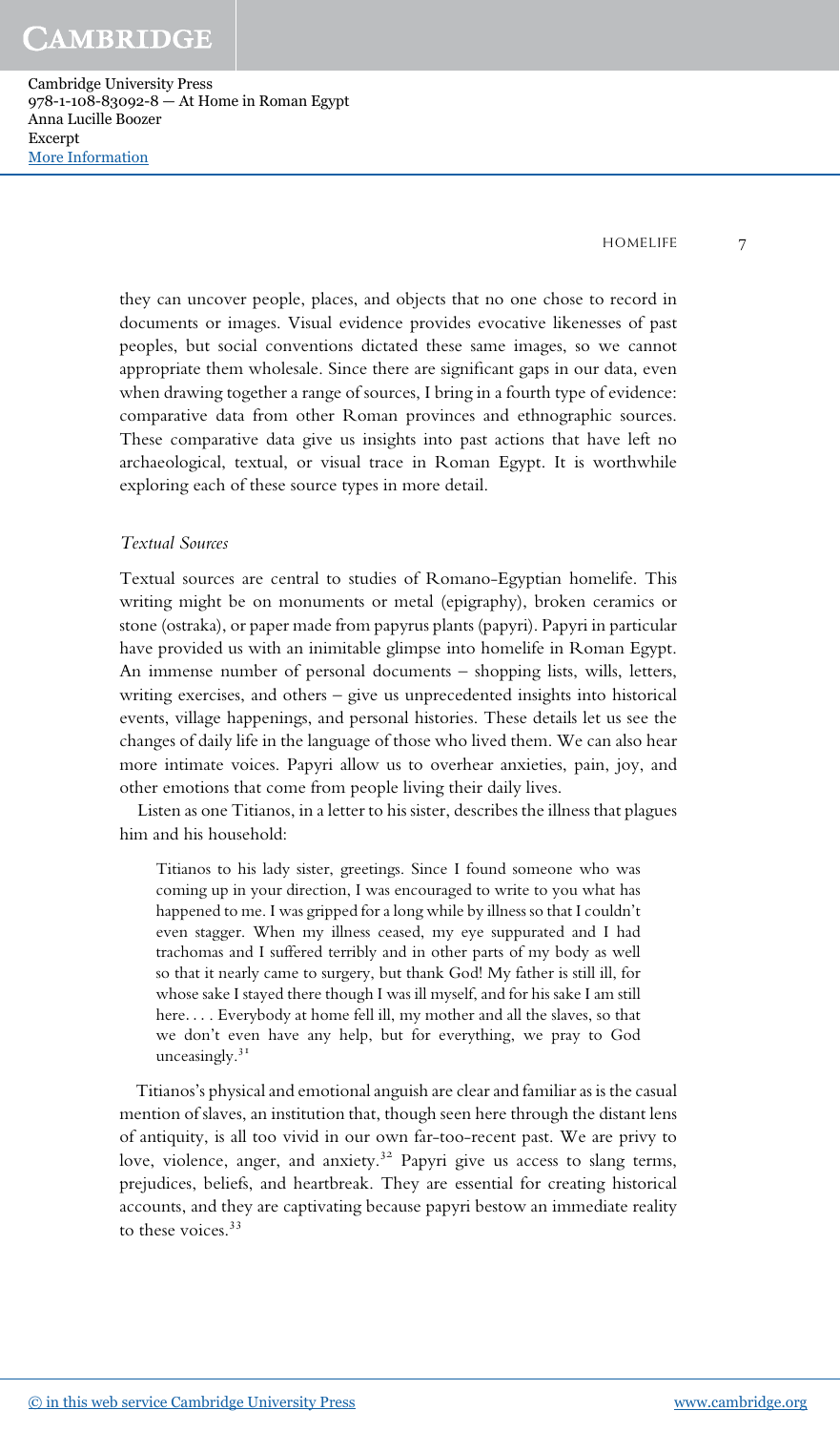Cambridge University Press 978-1-108-83092-8 — At Home in Roman Egypt Anna Lucille Boozer Excerpt [More Information](www.cambridge.org/9781108830928)

## 8 AT HOME IN ROMAN EGYPT

Contemporary histories and descriptions provide another window onto Romano-Egyptian homelife. The Greek geographer Strabo (64/3 bce–24 ce) gave us our lengthiest literary description of Egypt shortly after it became a Roman province. Strabo sailed from Alexandria to Egypt's southern frontier and wrote an account of his travels in which he described the flora, fauna, and built environment of early Roman Egypt. As he went, he remarked on the localized religious practices and noticed that each city had its own patron deity.<sup>34</sup> Among the Egyptian voices from the early years of Roman rule, we have Philo of Alexandria (25 bce–50 ce). Philo was a Greek-speaking Jew born and raised in Egypt. In his work On the Contemplative Life, he remarked on the greed and cruelty of the Roman tax system, which led to poverty and even violence. He also suggested that it contributed to the uncontrolled drinking habits of his fellow Egyptians. Juvenal (active in the late first–early second centuries ce) was a Roman poet whom Domitian (51–96; r. 81–96 ce) may have exiled to Egypt. Juvenal's satires demonstrate his strong dislike of Egyptians, whose superstitions he found loathsome and whose intermixing of ethnic groups he found dismaying.<sup>35</sup>

Additional written sources, such as census documents and tax and court records, provide details about other aspects of homelife. In particular, these types of documents demonstrate the intersection between the state and the home. During the Roman period, the state privileged the Greek language and writing system for official documents, keeping with its practice, common since its earliest days, of delegitimizing local languages.<sup>36</sup> We also see state interference in the form of taxation and expectations of justice, both of which were shaped by the ethnic category the state assigned to someone. The Roman census, about which we will hear more in the next chapter, was a necessary step for developing and executing this taxation system, and it provides us with remarkable demographic details of households.<sup>37</sup> Court records give us insight into the economic and legal world of Roman Egypt, including episodes of domestic violence, robbery, and divorce.<sup>38</sup>

Textual sources, despite their many benefits, have limits.<sup>39</sup> We usually hear from high-status adult men, because these were the people who were typically taught to read and write (Chapter  $3$ ).<sup>40</sup> Most of these sources are in Greek, the language and writing system of the state, which was a foreign language and script for most of Egypt's inhabitants at this time (Chapter 2).<sup>41</sup> The papyri also do not evenly represent village and city life. We have more papyri relating to village life in the first centuries than we do for city life. Meanwhile, in late antiquity, we learn substantially more about city life and the relationship between cities and villages than we do about the villages themselves.<sup>42</sup> And, perhaps most significantly, because a large part of the papyri dealt with property, people without property were systematically underrepresented. Thanks to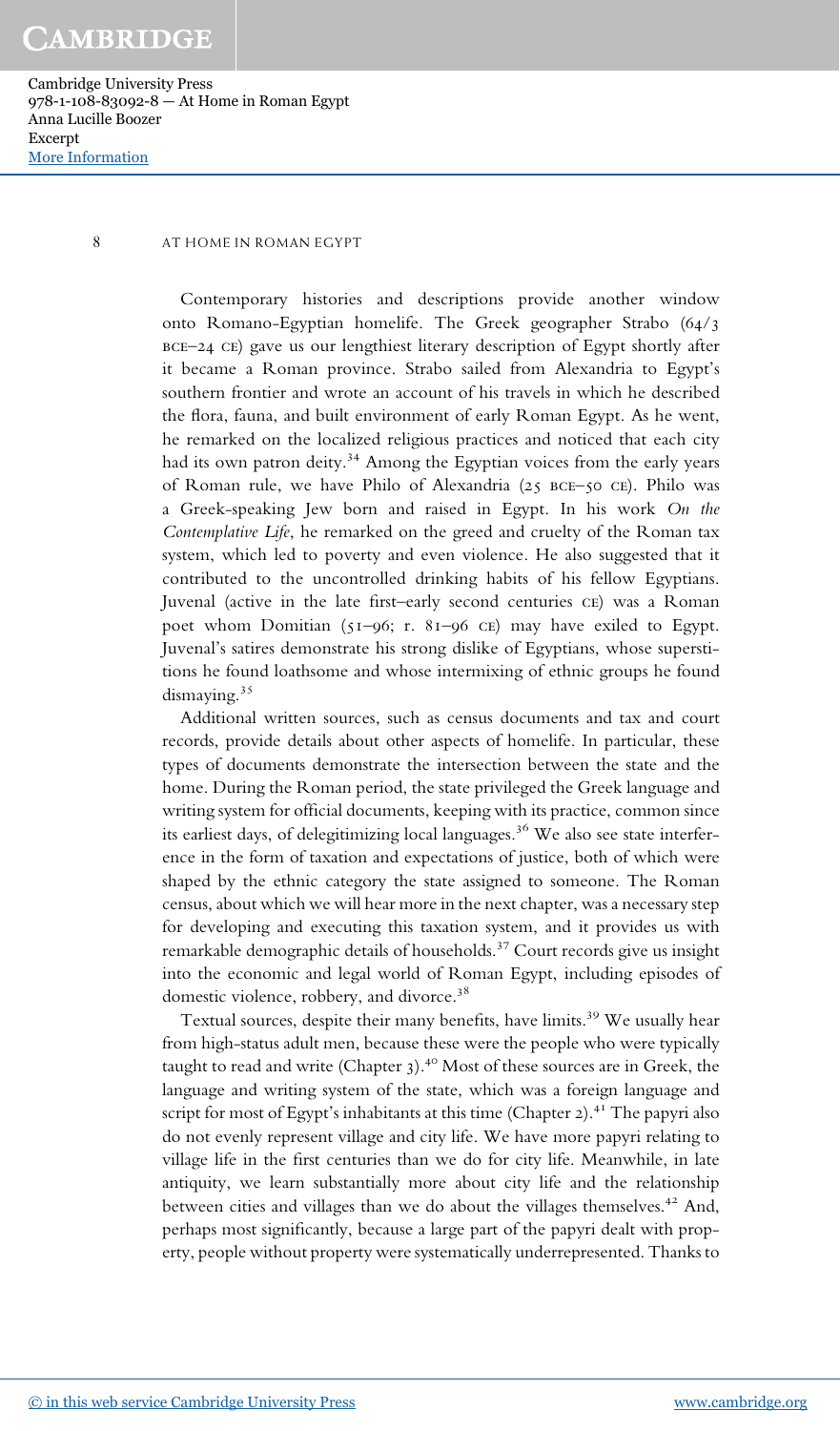Cambridge University Press 978-1-108-83092-8 — At Home in Roman Egypt Anna Lucille Boozer Excerpt [More Information](www.cambridge.org/9781108830928)

HOMELIFE 9

these biases, we miss out on a wide range of experiences of the humblest people in society.

A final issue pervades all written sources: textual sources record events, not deep backgrounds or happenstance. The nature of writing is that it seeks to make permanent that which might otherwise be impermanent. The reasons for making something permanent may differ; communication, systems of logic, and data storage are considered to be the most basic reasons for developing a writing system.<sup>43</sup> This partiality means that writing has a different logic from the sort of information that we can acquire from archaeological material, which was not left to us with the expectation that it would be found and interpreted. In order to learn about a wider range of peoples, places, and practices, we must consult additional sources, beginning with archaeological ones.

### Archaeological Sources

Archaeology explores all physical remains related to past human behavior. It has the power to unearth the forgotten people of the past, whose history was never recorded. These silenced people – women, children, and the poor often among them – passed through life without recognition in written and visual sources, yet they produced vast portions of the archaeological record. Archaeology conjures up intimate narratives from the scatters of food remains, tools, house foundations, and even human remains to give us a more rounded picture of past practices and peoples.

Consider the wooden pull toy, in the form of a horse, found at Karanis (Figure 1.1).<sup>44</sup> People rarely discussed such mundane objects in letters or portrayed them in wall paintings. But this otherwise unremarkable wooden horse reveals a remarkable amount of detail about homelife. It was made using tools that few Karanis inhabitants would have kept in their homes. The workmanship, with clean, elegant lines and regular round wheels, suggests the skills of someone experienced in designing and creating such objects. A recently published photograph shows masses of similar wooden horses grouped together in a single room (Figure 1.2).<sup>45</sup> Together, this evidence suggests that a craft specialist may have produced horses such as this one at home for sale or for trade.

The object and photograph provoke questions that they themselves cannot answer; for example, what was the status of the child in the household? An object such as this might have been a special item purchased outside the home for a small child who would have delighted in this new toy. The maker of the object may have been a craft specialist whose entrepreneurship in the domestic market was a sideline or a vocation. And the object itself, insignificant on its own, nonetheless evokes a foundational aspect of intimate life in the home: the